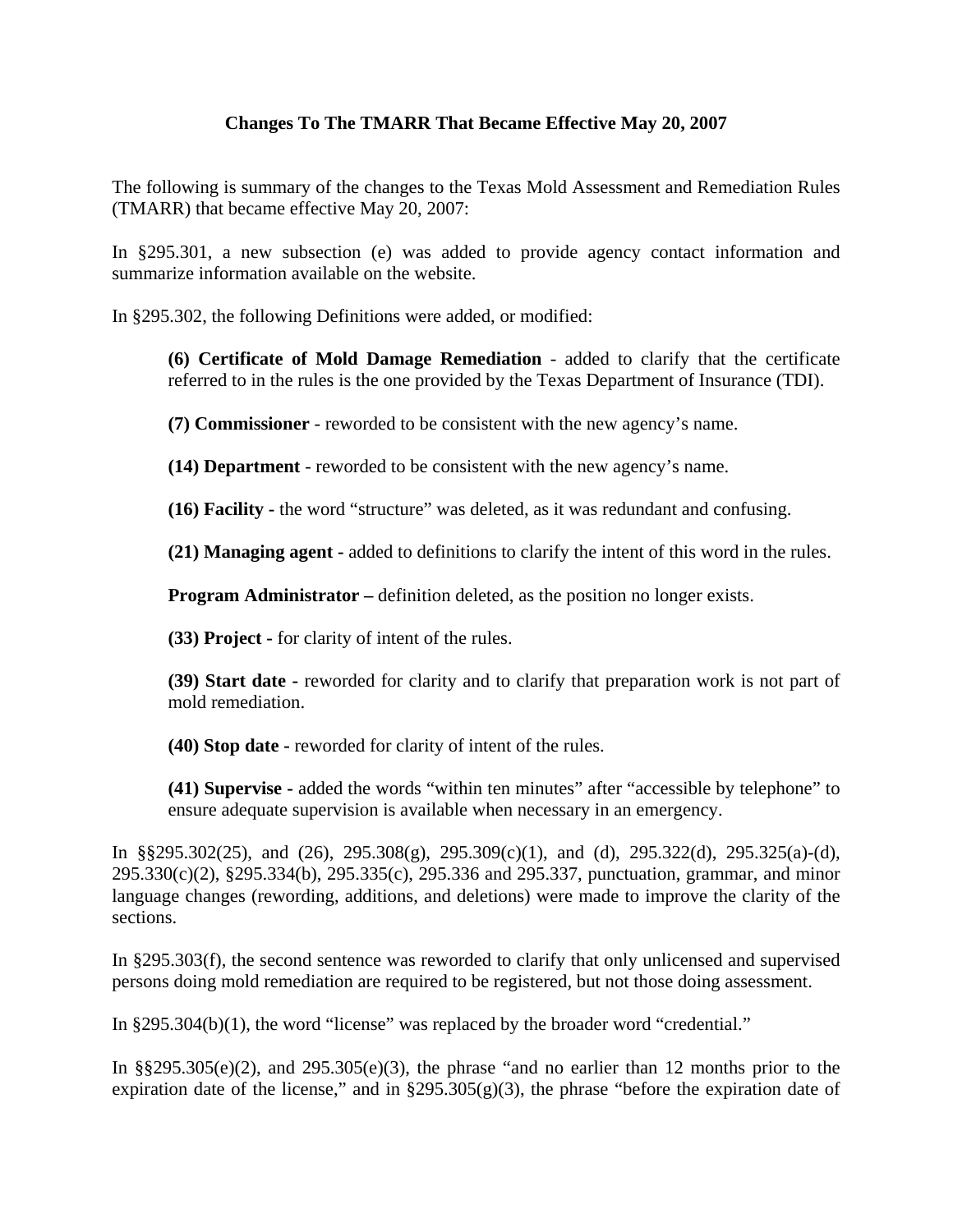the license but no earlier than 12 months prior to the expiration date of the license and" were deleted because this requirement caused an extra and unnecessary refresher training for a significant number of licensees and registrants.

In §§295.305(e)(1), (e)(2), (e)(3), and (h),  $295.308(a)(2)$ ,  $295.310(a)(2)$ ,  $295.311(a)$ , (c), and (e), 295.312(a), (c), and (e), 295.314(a), 295.315(a), (c), and (e), and 295.316(a), the expired language in these paragraphs was deleted and reworded as necessary for clarity. Language that referred to activities that were grandfathered (applicable only before January 1, 2005) was deleted in these paragraphs.

In §§295.305(f), 295.310(a)(1), and (e), 295.311(e)(1)(D), and 295.312(e)(1)(C), the passing grade for the state exam was lowered from 80% to 70% as required by the legislation. In  $§295.315(e)(1)(D)$ , the 70% requirement for passing the state exam was added for clarity. To be consistent with this state exam requirement, in  $\S$ §295.318(b)(10) and 295.320(g), the passing score requirement for the training providers was lowered from 80% to 70%.

In §295.306(c), the language "and the property owner, if not the same" was added so that the property owner must be given a copy of the Consumer Mold Information Sheet.

In §295.306(d), the language was changed to allow credentialed persons to give notification of violations by the next business day instead of within 24 hours.

In §295.307, a new subsection (c) was added to allow licensed school district employees to perform both mold assessment and mold remediation on the same project for their school district as required by the legislation.

In §295.308(a)(2), the wording was changed so only individuals that are applying for credentials are required to submit facial photographs. Also, the wording "one-inch by one-inch" was replaced with "one-inch square" for consistency with other sections of the rules.

In  $\S$ §295.308(a)(2), 295.318(f)(6)(C), and (f)(7)(B), and 295.320(d)(5)(B), the language "passport-quality color" was added before the word "photograph" to indicate the quality of photograph required by the department.

In §295.308(b), the website www.tdh.state.tx.us/beh/mold was changed to www.dshs.state.tx.us/mold

In §§295.308(b), 295.309(b), 295.310(c), 295.318(b)(3), and 295.325(b), language affected by the agency's reorganization was revised to reflect the changes:

"Program Administrator" and "Toxic Substances Control Division" was changed to "Environmental and Sanitation Licensing Group.".

"Texas Department of Health" was changed to "Department of State Health Services."

Invalid telephone numbers were deleted.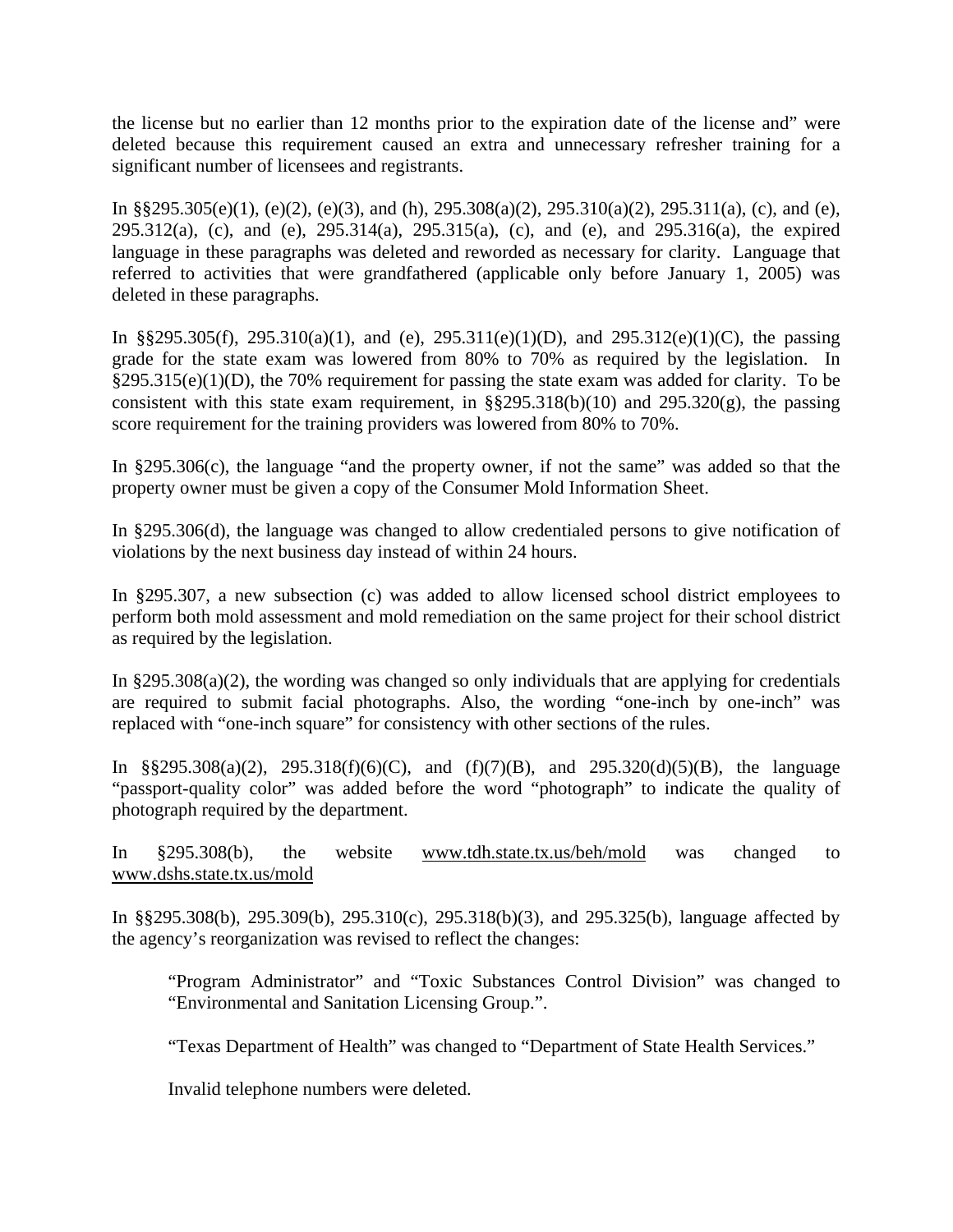Obsolete division and program names were replaced with the appropriate new unit or group name.

In §§295.308(c) and 295.319(c), language was added to let the credentialed persons know that they have 90 days to respond to a department deficiency notice or the application will be denied.

In §295.308(e), language was added to let the credentialed persons know that they are responsible "to renew their certificate whether or not they have received the notification from the department."

In §295.308(e), the word "credential" was changed to "certificate" because it was more applicable.

In §295.309(b), the notice of cancellation for insurance policies was changed from a 30-day to 10-day period to conform to standard policies and lower the cost.

In  $\S 295.309(d)(2)$ , the language "the policy shall promptly be renewed or replaced without any lapse in coverage" was deleted because the policy only needs to be replaced if the licensee continues in the business.

In §295.310(f), the wording was changed to allow the department to provide either written or verbal analysis of the state exam.

In §§295.311(d), 295.312(d), 295.313(d), 295.314(c), 295.315(d), 295.316(c), 295.317(d), and 295.318(d), the fee rates were revised to reflect the two-year license and the Texas Online subscription fee requirements.

In §§295.312(b)(9), and (f)(11), 295.313(f)(9), 295.315(f)(12), 295.326(c)(2)(C), title of 295.327, 295.327(b), and (d), 295.338(a) and (b), every use of the words "certificate of mold remediation" was changed to the words "Certificate of Mold Damage Remediation" to clarify that the certificate referred to in the rules is the same one provided by the Texas Department of Insurance (TDI).

In  $§295.315(e)(1)(C)$ , the application submittal time after completing the initial training course was increased from six months to twelve months as six months was determined to be unnecessarily restrictive.

In §295.315(f), a new paragraph (1) was added to clarify that the "supervision of mold remediation workers" is a primary responsibility of the mold remediation contractor.

In §§295.315(f)(5) and 295.316(e)(3), the language "preparation work" after "mold remediation" was added to clarify that providing the information is required before any work begins.

In  $\S 295.315(f)(9)$ , the phrase "who conduct activities specified under paragraph (4) of this subsection" was deleted as incorrect and unnecessary.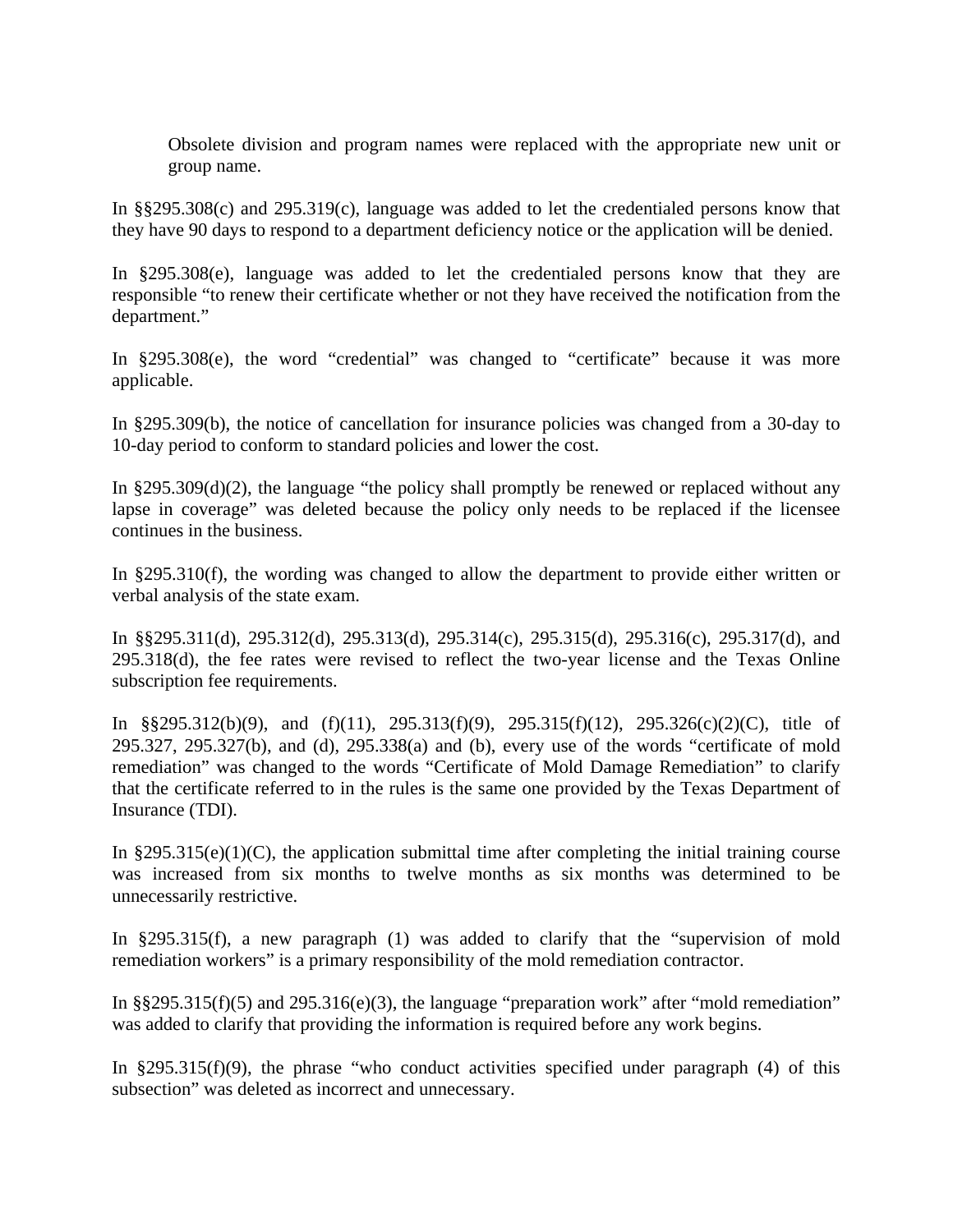In §295.318(b)(1), the language "Training provider's courses for mold remediation workers may use only department-approved instructors" was added to clarify the rule's intent.

In §§295.318(f)(6)(C), (f)(7)(B), and (f)(7)(C), 295.320(d)(4)(B), and (d)(5)(B), the word "photo" was replaced with "photograph" for consistency and clarity.

In  $\S$ §295.318(f)(7)(C), the word "color" was added to indicate what type of photograph is required.

In §295.319(c), the notification time for the department to acknowledge receipt of the application was changed from 30 to 10 working days. The words "After review of the application, the department will" were added to indicate when the applicant would be notified of the deficiencies. The words "within 60 days" were added to indicate when an application would be approved or denied after receipt of a complete application.

In  $\S295.319(c)(8)(A)$ , the term "school's" was replaced with the more descriptive term "training facility's."

In §295.320(d), the words "work on a" and "project" were deleted to clarify that it is the "mold remediation" not a "project" that is regulated.

In §295.320(g), the word "initial" was added before the words "test" and "tests" and the sentence "The refresher tests shall consist of at least ten questions" was added to reduce the number of refresher test questions.

In §295.321(e), language was added to clarify that the mold remediation protocol is specific to each project.

In  $\S 295.321(e)(4)$ , language was added to clarify that the respirator is recommended during all mold-related activities when exposure to mold could or would be possible.

In §295.322(b), language was added to clarify that the work plan is specific to each project, fulfills the requirements of the mold remediation protocol, and contains the specific instructions or operating procedures.

In §295.322(e), language was added to clarify that signage is required for mold remediation projects at all accessible entrances.

In §295.323(c), language was added to clarify that registered workers shall follow all requirements regarding use of disinfectants.

In §295.324(a), language was changed to clarify that containment is used "during remediation."

In §295.325(a), the number "§295.302(27)" was corrected to "§295.302(28)."